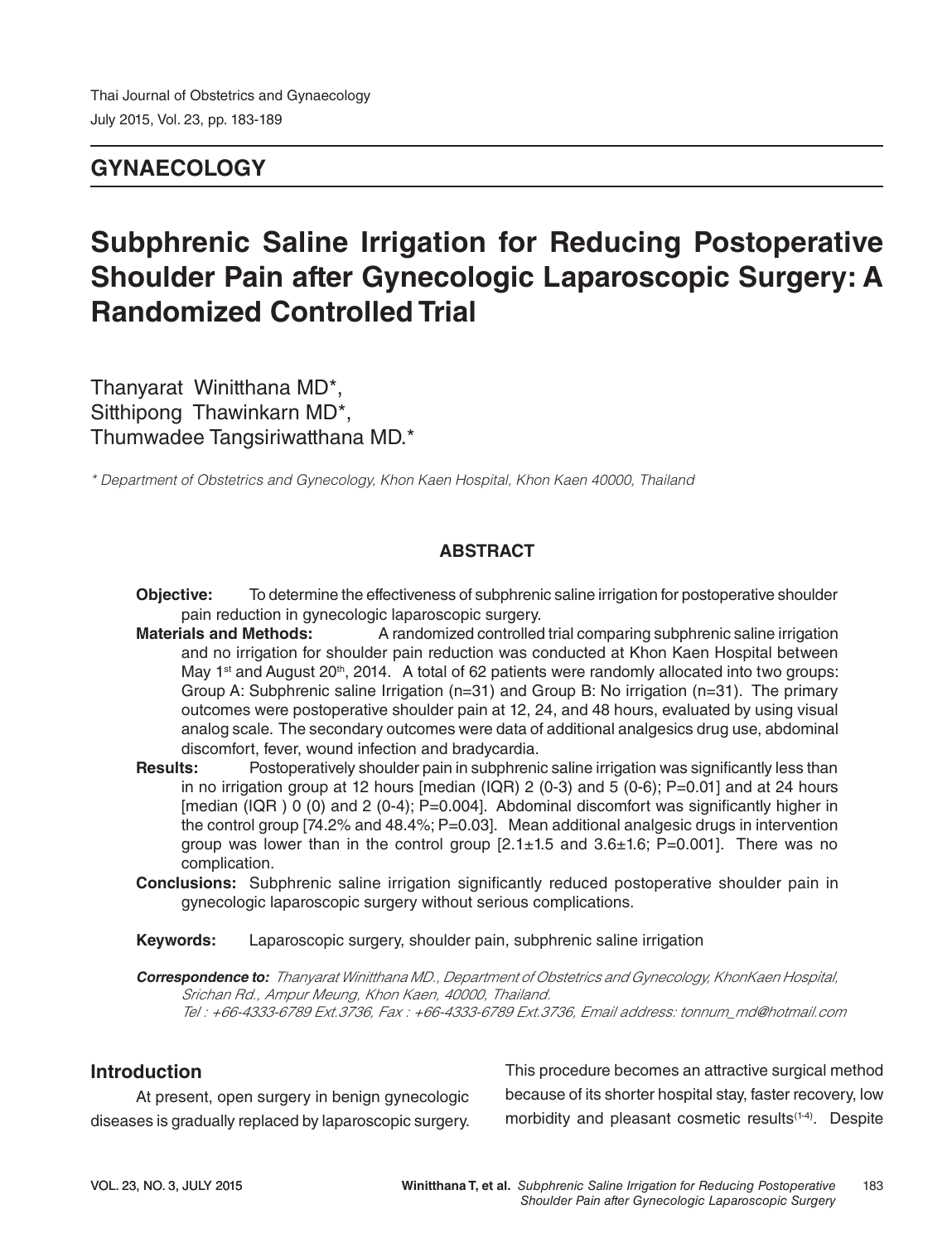this surgical method provided a satisfy results, it induces shoulder pain and causes abdominal discomfort. The incidence of shoulder pain varies from 35-80%<sup>(5,6)</sup>. Shoulder pain is hypothesized to occur by carbon dioxide insufflation, which was used to create pneumoperitoneum, stretched the peritoneum, irritated diaphragm and phrenic nerve resulting in referred pain to the shoulder<sup>(7)</sup>. Some studies mentioned that shoulder pain results from peritoneal irritation by carbonic acid, together with pneumoperitoneum creates space between liver and diaphragm, cause loss of suction support of the heavy liver<sup>(8)</sup>. After laparoscopy, carbon dioxide gas remains within the peritoneal cavity for few days, especially after ambulation $(9)$  and could irritate phrenic nerve and leading to postlaparoscopic shoulder pain. Several techniques were initiated in order to reduce shoulder pain e.g. intraperitoneal local anesthesia, pulmonary recruitment maneuver, drainage, gasless laparoscopy, minilaparoscopy, and intraperitoneal saline. Subphrenic saline irrigation acts as physiological buffer whereby the residual carbon dioxide is dissolved. However, from the systematic review of Tas, et al $(10)$  found that the current data of intraperitoneal saline or saline irrigation was too weak to make any definite conclusions. Therefore, we interested in conducting the randomized controlled trial to evaluate the effectiveness of subphrenic saline irrigation compared to no irrigation for reducing postoperative shoulder pain and we hypothesize that subphrenic saline irrigation was superior to no irrigation in shoulder pain reduction.

# **Materials and Methods**

The present study was a randomized controlled trial. Participants were recruited at Khon Kaen Hospital from May  $1<sup>st</sup>$  and August 20<sup>th</sup>, 2014. This study was approved by Khon Kaen Hospital Institute Review Board in Human Research. The individual informed consent was obtained. Women at age of 15 to 65 years with benign gynecologic diseases were enrolled. Heart diseases, chronic lung diseases and denied to participate were excluded. We determined a required sample size of 28 women per group with 80% power and 5% level of significance based on the pilot study. Assuming a 10% drop-out rate, the trial protocol specified a sample size of 62 patients. The trial is reported and analyzed in accordance with the CONSORT criteria.

A total of 62 patients were randomly allocated into two groups: Group A: subphrenic saline irrigation and Group B: no irrigation. Computer-generated randomization was used. Allocation concealment was assigned by sequentially opaque, sealed envelopes. An envelope was picked up and opened by the surgeon in the operating room before the operation started. The patients and outcomes assessors were blinded to the intervention after assignment.

We used 3-4 ports to perform laparoscopic operations. One 5-mm port was inserted through the umbilicus, and the other 5-mm ports were inserted through the lateral lower abdominal wall and suprapubic area. Peritoneal access was performed by using direct primary trocar entry through umbilicus. The entry into peritoneum is confirmed with direct visualization through the laparoscope then warm CO<sub>2</sub> gas was insufflated at the pressure of 13 mmHg with insufflation rate of 3 L/min. After laparoscopic surgery finished, routine method of removing carbon dioxide by passive exsufflation through the port sites was performed without saline irrigation in the control group. In the intervention group, normal saline 15-20 ml/kg<sup>(15)</sup> was irrigated under right hemidiaphragm and then aspirated before exsufflated of carbon dioxide. Skin was closed by sterile strip or polyglactin 4-0. Postoperative pain control was provided for both groups with intravenous morphine 3 mg q 4 hours at first 24 hours. After 24 hours, postoperative pain was controlled by additional intravenous morphine and paracetamol as required.

After surgery, shoulder pain was assessed at 12, 24, 48 hours by nurse who did not involve in the operation using a 10-cm visual analog scale  $(0 = no$ pain and 10 = worst pain imaginable). Participants were asked about any occurrence of nausea and/or vomiting, abdominal discomfort. Additional analgesic drugs, fever, wound infection and bradycardia were also recorded.

Statistical analysis was performed with SPSS version 19.0.0 statistical software. Analysis by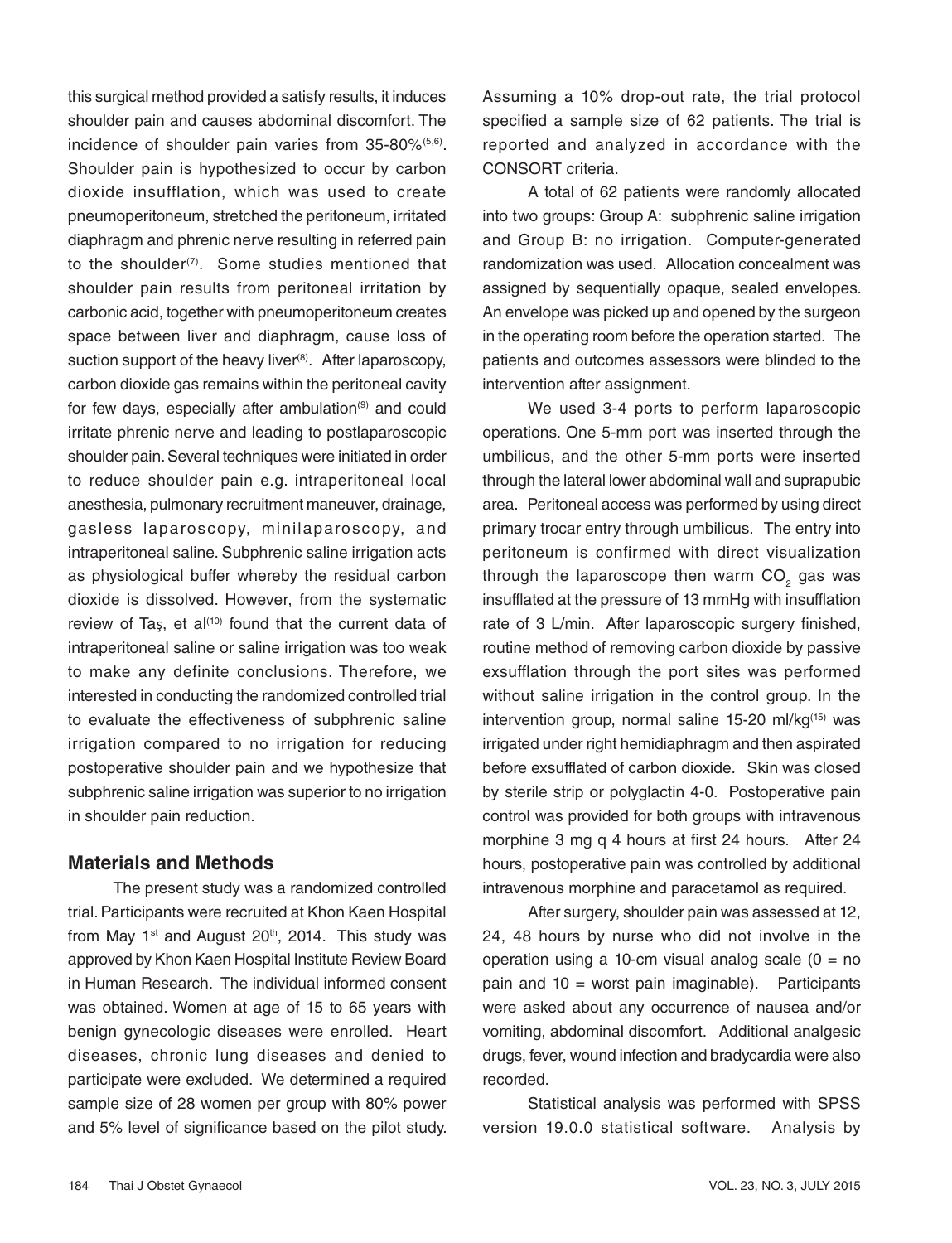chi-square test was done to evaluate categorical variables. For continuous variables, student t-test was used and in case of skewed data, Mann-Whitney U test was considered. Statistical significance was defined as  $P \leq 0.05$ .

Between 1<sup>st</sup> May - 20<sup>th</sup> August 2014, a total of 62 patients were recruited in this study. None had been excluded. Sixty-two patients were randomly assigned into two groups (31 each), the participant flow was shown in Figure 1. Demographic data were shown in Table 1. Surgical time and length of hospital stay were not different in both groups (Table 1).

# **Results**



**Fig 1.** Participant Flow of randomization and group allocation

#### **Table 1.** Demographic Data.

| <b>Characteristics</b>     | <b>Saline irrigation</b> | No irrigation   |  |
|----------------------------|--------------------------|-----------------|--|
|                            | $(n=31)$                 | $(n=31)$        |  |
| Age (yrs), mean±SD         | $40.6 \pm 8.3$           | $37.8 + 8.7$    |  |
| Weight (kg), mean±SD       | $59.0 \pm 7.9$           | $56.9 \pm 10.5$ |  |
| Height (cm), $mean \pm SD$ | $157.9 + 5.5$            | $157.3 + 6.7$   |  |
| BMI (kg/m2), mean±SD       | $23.6 \pm 2.9$           | $22.9 + 4.4$    |  |
| Parity, $n$ $(\%)$         |                          |                 |  |
| Nulliparous                | 14.0 (45.2%)             | 12.0 (38.7%)    |  |
| Multiparous                | 17.0 (54.8%)             | 19.0 (61.3%)    |  |
| Underlying disease, n (%)  |                          |                 |  |
| Yes                        | $5.0(16.1\%)$            | 8.0(25.8%)      |  |
| No.                        | 26.0 (83.9%)             | 23.0 (74.2%)    |  |
| Type of operation, $n$ (%) |                          |                 |  |
| LAVH                       | $0(0\%)$                 | $1.0(3.2\%)$    |  |
| <b>TLH</b>                 | 20.0 (64.5%)             | 18.0 (58.1%)    |  |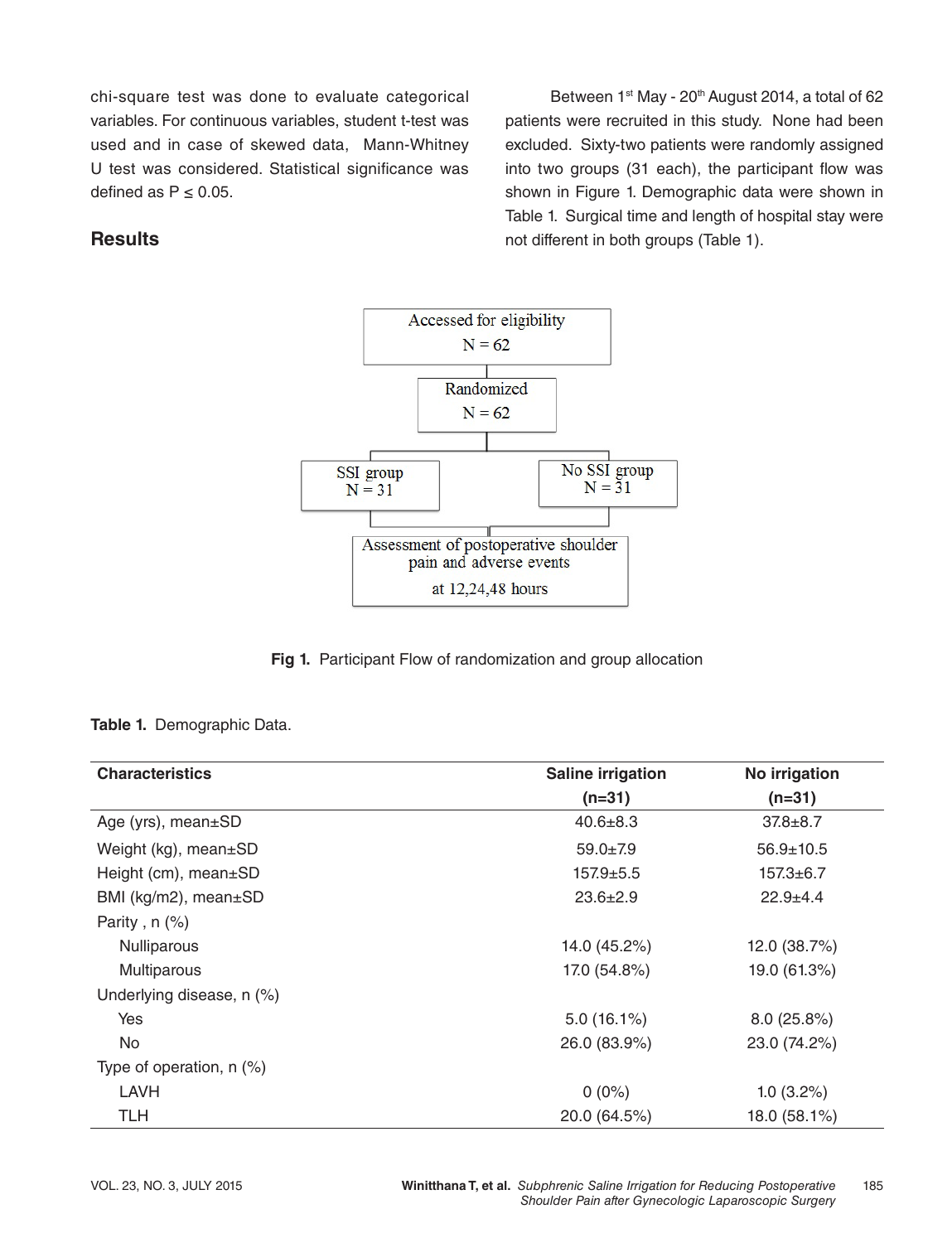#### **Table 1.** Demographic Data. (Cont.)

| <b>Characteristics</b>                  | <b>Saline irrigation</b> | No irrigation  |
|-----------------------------------------|--------------------------|----------------|
|                                         | $(n=31)$                 | $(n=31)$       |
| LOC.                                    | 11.0 $(35.5\%)$          | 12.0 (38.7%)   |
| Time ( $min$ ), mean $\pm$ SD           | $127.5 + 40.8$           | $110.7 + 29.3$ |
| Estimated blood loss (ml), median (IQR) | 50 (10-100)              | 50 (10-100)    |
| Hospital stay (hours)                   | $48.7 + 4.3$             | $49.0 \pm 5.7$ |

SD, Standard deviation; BMI, Body mass index; LAVH, Laparoscopic assisted vaginal hysterectomy; TLH, Total laparoscopic hysterectomy; LOC, Laparoscopic ovarian cystectomy; ml, milliter; IQR, Interquatile range

#### **Table 2.** Postoperative shoulder pain at 12, 24, 48 hours.

| Saline irrigation | No irrigation | Ρ     |
|-------------------|---------------|-------|
|                   |               |       |
|                   |               |       |
| $2(0-3)$          | $5(0-6)$      | 0.011 |
| 0                 | $2(0-4)$      | 0.004 |
| 0                 | 0             | ۰     |
|                   | $(n=31)$      |       |

IQR, Interquatile range

### **Table 3.** Secondary outcomes.

| <b>Characteristics</b>           | <b>Saline irrigation</b> | No irrigation | P     |
|----------------------------------|--------------------------|---------------|-------|
|                                  | $(n=31)$                 |               |       |
| Additional analgesics, mean (SD) | 2.1(1.5)                 | 3.6(1.6)      | 0.001 |
| Nausea/vomiting                  | $5.0(16.1\%)$            | $1.0(3.2\%)$  | 0.195 |
| Abdominal discomfort             | 15.0 (48.4%)             | 23.0 (74.2%)  | 0.037 |
| Fever                            | 9.0(29%)                 | 8.0(25.8%)    | 0.776 |
| Surgical wound infection         | $0(0\%)$                 | $1.0(3.2\%)$  | 0.313 |

SD, Standard deviation

Postoperatively shoulder pain in subphrenic saline irrigation was significantly less than in no irrigation group at 12 hours [median (IQR) 2 (0-3) and 5 (0-6); P= 0.01] and at 24 hours [median (IQR) 0 and 2 (0-4);  $P = 0.004$ ]. There was no shoulder pain at 48 hours after operation in both groups (Table 2).

The incidence of nausea and/or vomiting, bradycardia, fever and wound infection were not significant different in both groups. Abdominal discomfort was significantly higher in no irrigation group [74.2% and 48.4%; P=0.03]. Mean additional analgesic drugs in subphrenic saline irrigation was lower than in no irrigation group [2.1±1.5 and 3.6±1.6; P=0.001] (Table 3).

### **Discussion**

This study supported that saline irrigation was significantly reduce postoperatively shoulder pain after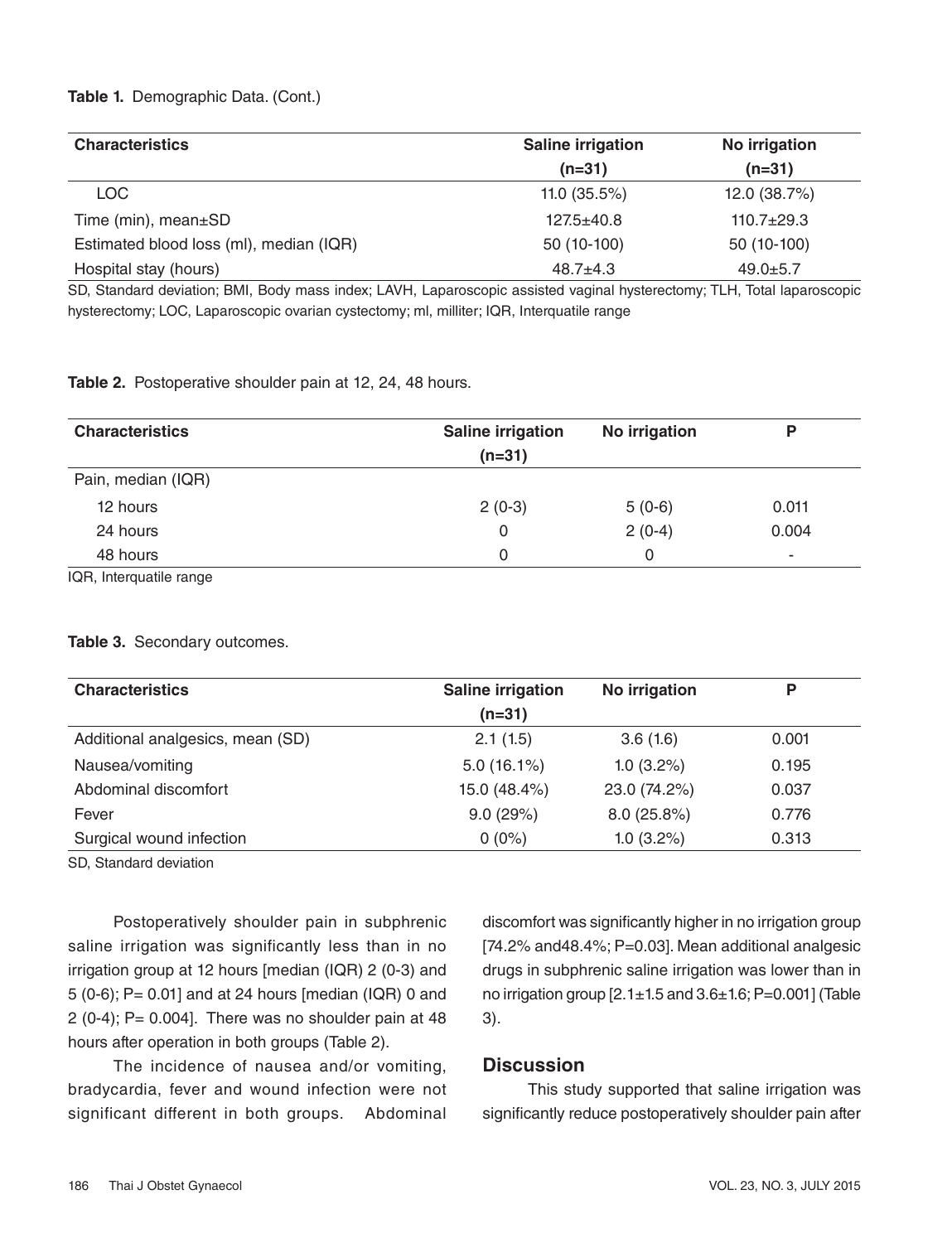laparoscopic surgery better than no irrigation and this finding was similar to Tsai, et  $a^{(15)}$ . They found that saline infusion was not only significant reduction of shoulder pain when compared to routine laparoscopic surgery (without saline infusion), but it also more effective than pulmonary recruitment maneuver technique(16). There were two mechanisms of this method hypothesized to reduce shoulder pain. The first mechanism is that saline infusion displaced the residual carbon dioxide from the peritoneal cavity by increases intraperitoneal pressure. The second mechanism is that saline acts as physiologic buffer whereby the residual carbon dioxide is dissolved and forms carbonic  $\arctan(11,16)$ . Carbonic acid is then absorbed into the circulation and transformed into bicarbonate by carbonic anhydrase in the contacts red blood cells, after that bicarbonate is converted back into carbon dioxide again in the lungs and be expelled $(16)$ . Despite the present study used saline infusion as in Tsai, et al<sup>(15)</sup> but the different point was that we aspirated saline from the peritoneal cavity after subphrenic saline irrigation was performed, whereas they left it in. The advantage of aspiration of saline after deflation of the pneumoperitoneum is it reduces the space between liver and diaphragm cause more contact of these two organs, therefore there is no residual carbon dioxide to induce  $\text{pain}^{(17)}$ . Aspiration of the saline also makes better cleaning the peritoneal cavity which reduces the peritoneal irritation and pain(8). The present study found that the peak of postoperative shoulder pain was at 24 hours. In subphrenic saline irrigation group, only mild postoperative shoulder pain was observed at first 24 hours. This finding was similar to Tsai, et  $al^{(16)}$ . It is possible that early ambulation causes strong and severe pain<sup>(8)</sup>. The study of Suginami, et al<sup> $(11)$ </sup> reported that one patient who had early ambulation experienced worse shoulder pain when she was in upright position. The other factors affected on shoulder pain after laparoscopic surgery were the residual gas volume and insufflation rate. Jackson, et al reported the association between the dimension of the gas bubbles in the peritoneal cavity and the severity of pain<sup>(12)</sup>. High flow insufflation rate makes rapid distension of the peritoneal cavity and causes tearing of blood vessels, traumatic

traction of the nerves and release of inflammatory mediators leading to postoperative shoulder and abdominal pain<sup>(5)</sup>. However, we found low level of pain perception in both groups, although we used high insufflation rate. It is possible that the operative time in our study was not so long, the process of exsufflation of the residual carbon dioxide was adequate and postoperative pain control was provided in both groups.

Postoperative pain control in our study was intravenous morphine around the clock for first 24 hours. The addition analgesic drugs requirement was available when needed. We found that the requirement of addition analgesic drugs was significantly more in no irrigation group. This could indirectly reflect that subphrenic saline irrigation was more effective in shoulder pain reduction than no irrigation. In contrast, Tsai, et al reported no different of analgesic requirement between groups(15). They explained that pain induced by carbon dioxide retention could not relief by analgesics. The individual pain threshold is also play an important role in pain perception. Adequate randomization and masking of participants from the intervention were the effective ways to minimize the bias on pain perception. The adverse events of the intervention in this study were also recorded. The majority of adverse event was abdominal discomfort. It is significantly greater in no irrigation group. It differed from previous studies<sup>(15,16)</sup>. It could directly explained by saline irrigation displaced the residual carbon dioxide from peritoneal cavity and acts as physiologic buffer as mentioned above. Additionally, while aspiration of saline was performed, the residual carbon dioxide was also aspirated at the same time, made the saline irrigation group had less incidence of abdominal discomfort. Postoperative fever and wound infection were not different in both groups. The standard pre- and postoperative care, including prophylactic antibiotic were similarly provided in both groups, the incidence of these adverse events in our study was therefore low. One of the serious adverse events during laparoscopic surgery is bradycardia. Based on physiological knowledge, pneumoperitoneum by carbon dioxide creating during laparoscopic surgery had risks of cardiovascular changes such as severe bradycardia, arrhythmia and cardiac arrest<sup>(18)</sup>. It is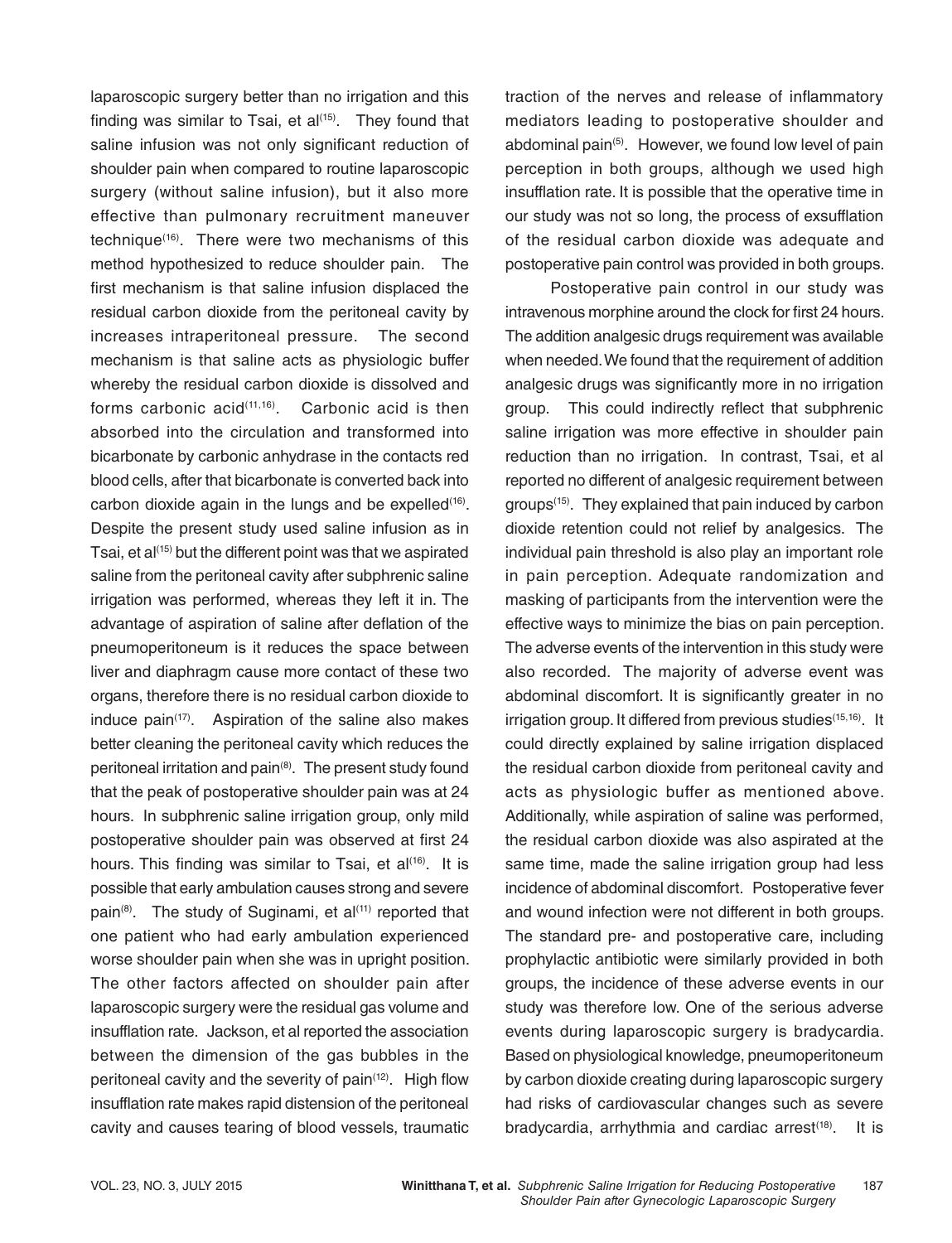known to be associated with vagal reflex initiated by rapid peritoneal distension due to insufflation or gas embolism<sup>(19)</sup>. Intra-abdominal pressure below 12-15 mmHg during insufflation is known to be effective to prevent pathophysiological changes of pneumoperitoneum(18). There was no bradycardia found in our study. It might possible that most of our participants were young and had intact cardiovascular function and intra-abdominal pressure was not exceeded 15 mmHg.

The strengths of our study were, firstly, this study was a randomized controlled trial. Adequate randomization and allocation concealment were conducted to balance any possible confounding factors in the study. The second strong point of our study was double blinded trial. Patients and outcome assessors were blinded from the intervention, which could minimize the possible outcome biases. Thirdly, the operations were also performed by only one surgeon. Therefore, experience, surgical skills of surgeon which might affect the operative time, intraoperative blood loss, morbidity rate and pain assessment due to different in the length of surgery were reduced. Lastly, all of patients were remained in the hospital until 48 hours or more, allowed us to get the complete postoperative pain data.

However, we also had the limitationsin this study. First, the evaluation of additional analgesic drugs requirement. We evaluated the number of analgesic drugs requirement. It would be more clinical meaningful if the analgesics consumption were recorded in term of the total of milligrams of drugs requested. Although, shoulderpain score was significantly lower in subphrenic saline irrigation group, however, finer VAS should be suggested because VAS, when used in millimeters, would be more precise and accurate in evaluatingof pain level.

# **Conclusion**

Subphrenic saline irrigation significantly reduced postoperative shoulder pain in gynecologic laparoscopic surgery without serious complications.

# **Acknowledgement**

We would like to thanks staffs of Department of Obstetrics and Gynecology, Khon Kaen Hospital for their kindly advices.

#### **References**

- 1. Yuen PM, Mark TW, Yim SF, NganKee WD, Lam CW, et al. Metabolic and inflammatory responses after laparoscopic and abdominal hysterectomy. Am J ObstetGynecol 1998;1:1-5.
- 2. Ferrari MM, Berlanda N, Mezzopane R, Ragusa G, Cavallo M, et al. Identifying the indications for laparoscopically assisted vaginal hysterectomy: a prospective, randomized comparison with abdominal hysterectomy in patients with symptomatic uterine fibroids. BJOG 2000;5:620-5.
- 3. Olsson JH, Ellstrom M, Hahlin M. A randomised prospective trial comparing laparoscopic and abdominal hysterectomy. Br J ObstetGynecol 1996;4:345-50.
- 4. Bijen CB, Vermeulen KM, Mourits MJ, de Bock GH. Costs and effects of abdominal versus laparoscopic hysterectomy: systematic review of controlled trials. Plos One 2009;10:e7340.
- 5. Alexander JI. Pain after laparoscopy. Br J Anaesth 1997;79:369-78.
- 6. Madsen MR, Jensen KE. Postoperative pain and nausea after laparoscopic cholecystectomy.SurgLaparoscEndosc 1992;2:303-5.
- 7. Phelps P, Cakmakkaya OS, Apfel CC, Radke OC. A simple clinical maneuver to reduce laparoscopy-induced shoulder pain:a randomized controlled trial. ObstetGynecol 2008;111:1155-60.
- 8. Tsimoyiannis EC, Siakas P, Tassis A, Lekkas ET, Tzourou H, et al. Intraperitoneal normal saline infusion for postoperative pain after laparoscopic cholecystectomy. World J Surg 1998;22:824-8.
- 9. Dobbs FF, Kumar V, Alexander JI, Hull MGR. Pain after laparoscopy related to posture and ring versus clip sterilization. Br J ObstetGynaecol 1987;94:262.
- 10. Taş B, Donatsky AM, Gőgenur I. Techniques to reduce shoulder pain after laparoscopic surgery for benign gynaecological disease: a systematic review. GynecolSurg 2013;10:169-75.
- 11. Suginami R, Taniguchi F, Sukinami H. Prevention of postlaparoscopic shoulder pain by forced evacuation of residual CO2. JSLS 2009;13:56-9.
- 12. Jackson SA, Laurence AS, Hill JC. Does post-laparoscopy pain relate to residual carbon dioxide? Anaesthesia 1996;5:485-7.
- 13. Uen YH, Chen Y, Kuo CY, Wen KC, Koay LB. Randomized trial of low-pressure carbon dioxide-elicited pneumoperitoneum versus abdominal wall lifting for laparoscopic cholecystectomy. J Chin Med Assoc 2007;70:324-30.